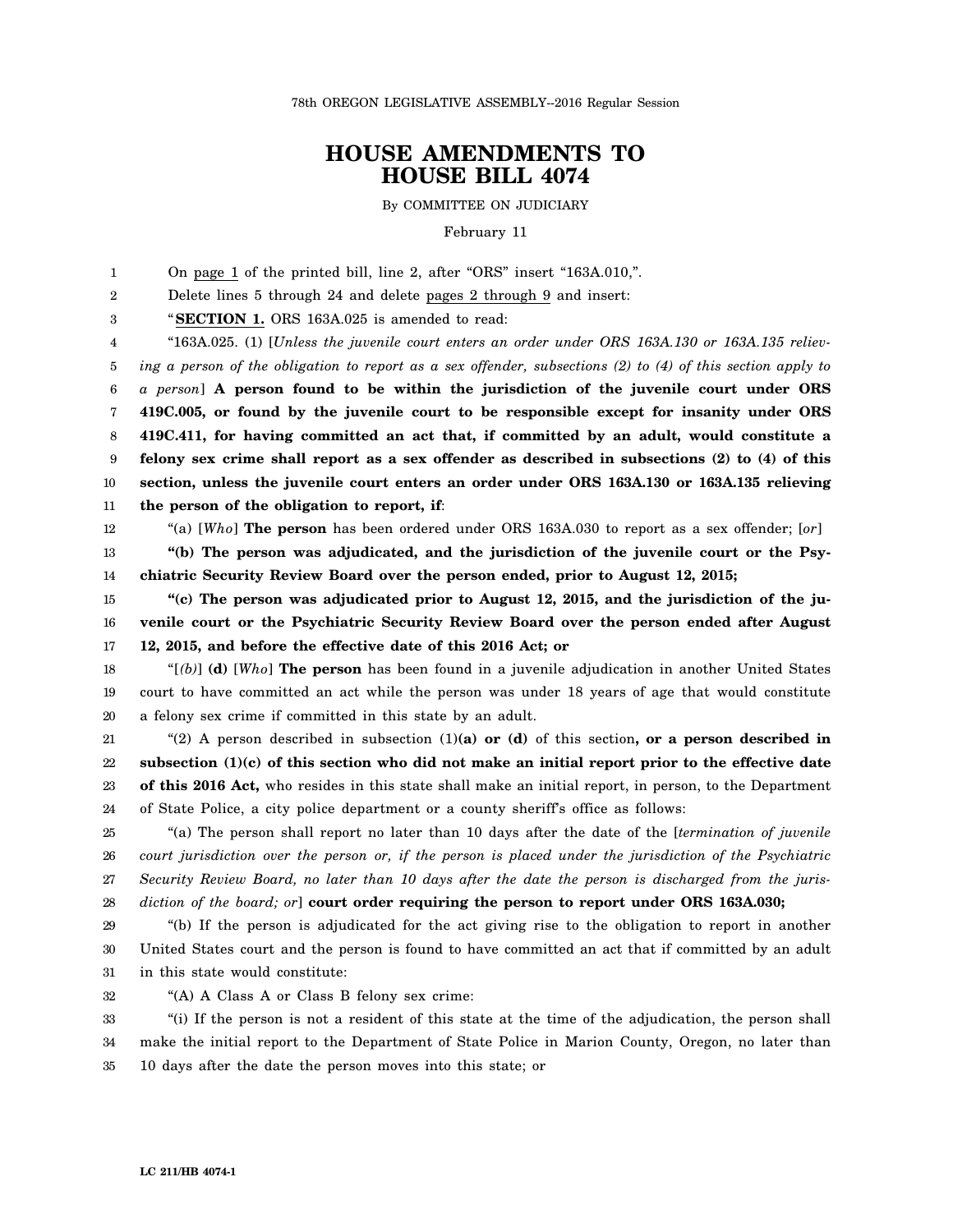1 2 3 4 5 6 "(ii) If the person is a resident of this state at the time of the adjudication, the person shall make the initial report to the Department of State Police in Marion County, Oregon, no later than 10 days after the date the person is discharged, released or placed on probation or any other form of supervised or conditional release by the other United States court or, if the person is confined in a correctional facility by the other United States court, no later than 10 days after the date the person is discharged or otherwise released from the facility.

7 "(B) A Class C felony sex crime:

8 9 10 "(i) If the person is not a resident of this state at the time of the adjudication, the person shall make the initial report to the Department of State Police in Marion County, Oregon, no later than six months after the date the person moves into this state; or

11 12 13 14 15 16 "(ii) If the person is a resident of this state at the time of the adjudication, the person shall make the initial report to the Department of State Police in Marion County, Oregon, no later than 10 days after the date the person is discharged, released or placed on probation or any other form of supervised or conditional release by the other United States court or, if the person is confined in a correctional facility by the other United States court, no later than 10 days after the date the person is discharged or otherwise released from the facility[*.*]**; or**

17 18 19 **"(c) For persons described in subsection (1)(c) of this section who did not make an initial report prior to the effective date of this 2016 Act, the person shall report no later than 120 days after the effective date of this 2016 Act.**

20 21 22 23 24 25 "(3) After making the initial report described in subsection (2) of this section[*,*] **or, for a person described in subsection (1)(c) of this section who made an initial report prior to the effective date of this 2016 Act or a person described in subsection (1)(b) of this section, beginning after the effective date of this 2016 Act,** the person shall report, in person, to the Department of State Police, a city police department or a county sheriff's office, in the county of the person's last reported residence:

26

"(a) Within 10 days of a change of residence;

27 28 "(b) Once each year within 10 days of the person's birth date, regardless of whether the person changed residence;

29 30 "(c) Within 10 days of the first day the person works at, carries on a vocation at or attends an institution of higher education; and

31 32 "(d) Within 10 days of a change in work, vocation or attendance status at an institution of higher education.

33 34 35 36 37 "(4) When a person described in subsection (1) of this section attends school or works in this state, resides in another state and is not otherwise required to report as a sex offender under this section or ORS 163A.010, 163A.015 or 163A.020, the person shall report, in person, to the Department of State Police, a city police department or a county sheriff's office, in the county in which the person attends school or works, no later than 10 days after:

38

"(a) The first day of school attendance or the 14th day of employment in this state; and

39 "(b) A change in school enrollment or employment.

40 41 "(5) The agency to which a person reports under this section shall complete a sex offender registration form concerning the person when the person reports under this section.

42 "(6) As part of the registration and reporting requirements of this section:

43 "(a) The person required to report shall:

44 45 "(A) Provide the information necessary to complete the sex offender registration form and sign the form as required; and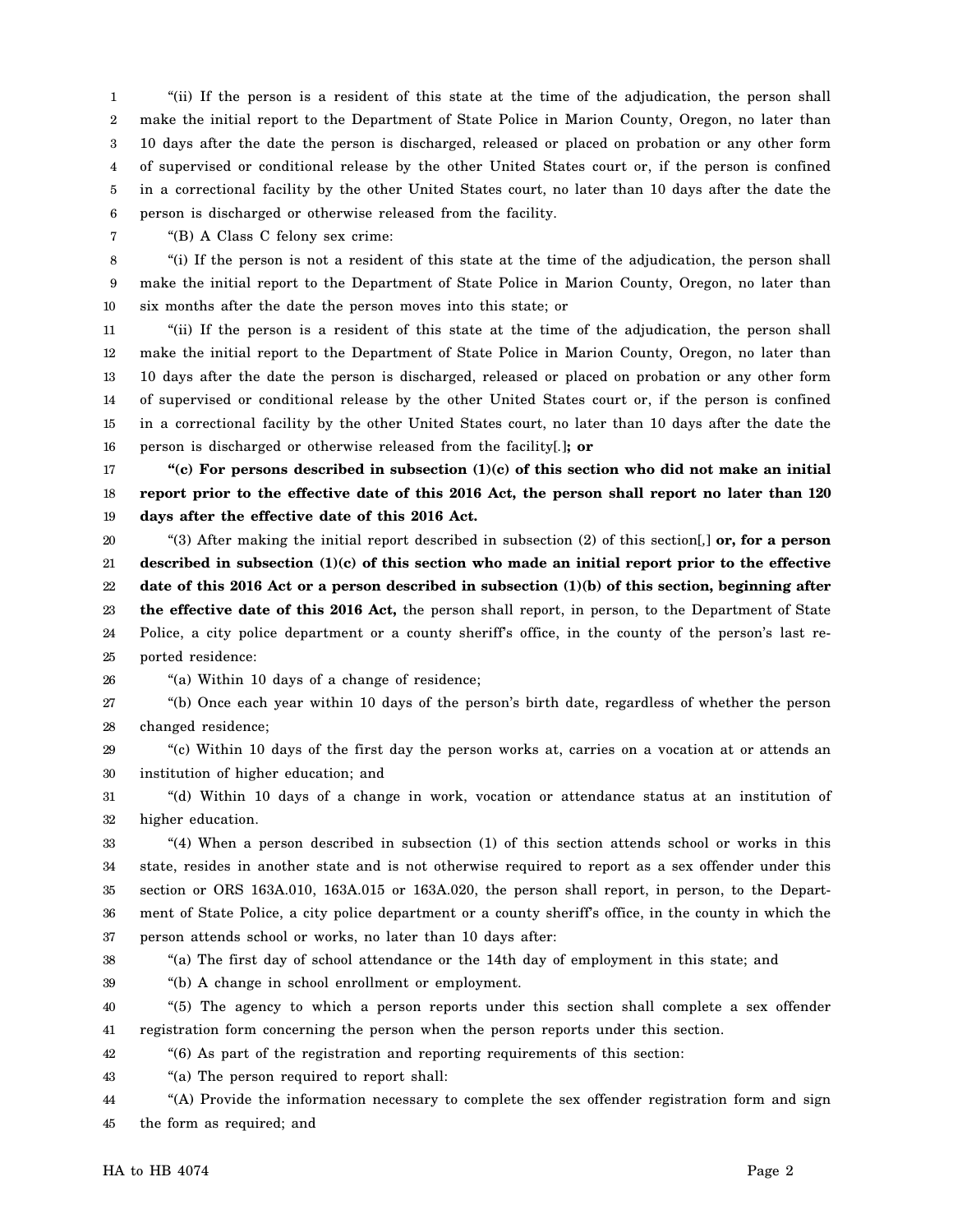1 "(B) Submit to the requirements described in paragraph (b) of this subsection.

2 3 "(b) The Department of State Police, Oregon Youth Authority, county juvenile department, city police department or county sheriff's office:

4 5 "(A) Shall photograph the person when the person initially reports under this section and each time the person reports annually under this section;

6 7 "(B) May photograph the person or any identifying scars, marks or tattoos located on the person when the person reports under any of the circumstances described in this section; and

8 9 "(C) Shall fingerprint the person if the person's fingerprints are not included in the record file of the Department of State Police.

10 11 "(7) The obligation to report under this section is terminated if the adjudication that gave rise to the obligation is reversed or vacated.

12 "(8) Notwithstanding subsections (2) and (3) of this section:

13 14 15 16 "(a) The Oregon Youth Authority may [*register*] **authorize** a youth offender committed to its custody and supervision by order of the juvenile court**,** or a person placed in its physical custody under ORS 137.124 or any other provision of law**, to report to the authority regardless of the youth offender's or the person's last reported residence**.

17 18 19 "(b) A county juvenile department may [*register*] **authorize** a youth offender or young person, as those terms are defined in ORS 419A.004**, to report to the department, regardless of the county of the youth offender's or the young person's last reported residence**.

20 21 "**(c) In the event that a person reports to the authority or the department under this subsection, the authority or the department shall register the person.**

22

"**SECTION 2.** ORS 163A.030 is amended to read:

23 24 25 26 27 "163A.030. (1)(a) **Except as provided in subsection (6) of this section,** the juvenile court shall hold a hearing on the issue of reporting as a sex offender by a person who has been found to be within the jurisdiction of the juvenile court under ORS 419C.005, or found by the juvenile court to be responsible except for insanity under ORS 419C.411, for having committed an act that if committed by an adult would constitute a felony sex crime **if:**

28 **"(A) The person was adjudicated on or after August 12, 2015; or**

29 30 31 **"(B) The person was adjudicated before August 12, 2015, and was still under the jurisdiction of the juvenile court or the Psychiatric Security Review Board on the effective date of this 2016 Act**.

32 33 34 "(b) **Unless the court continues the hearing described in this section for good cause,** the hearing [*described in paragraph (a) of this subsection*] must be held [*during the six-month period before*]:

35 36 "(A) **During the six-month period before** the termination of juvenile court jurisdiction over the person; or

37 38 39 "(B) [*The person is discharged from the jurisdiction of*] **During the six-month period after the court receives the notice described in subsection (2) of this section from** the Psychiatric Security Review Board, if the person was placed under the jurisdiction of the board.

40 41 "(c) The court shall notify the person of the person's right to a hearing under this section upon finding the person within the jurisdiction of the juvenile court under ORS 419C.005.

42 43 44 " $[(d)]$  (2)(a) The county or state agency responsible for supervising the person shall notify the person **and the juvenile court** when the agency determines that termination of jurisdiction [*will*] **is likely to** occur within six months.

45 "[*(e) A petition requesting a hearing may be filed under this section by the person within six*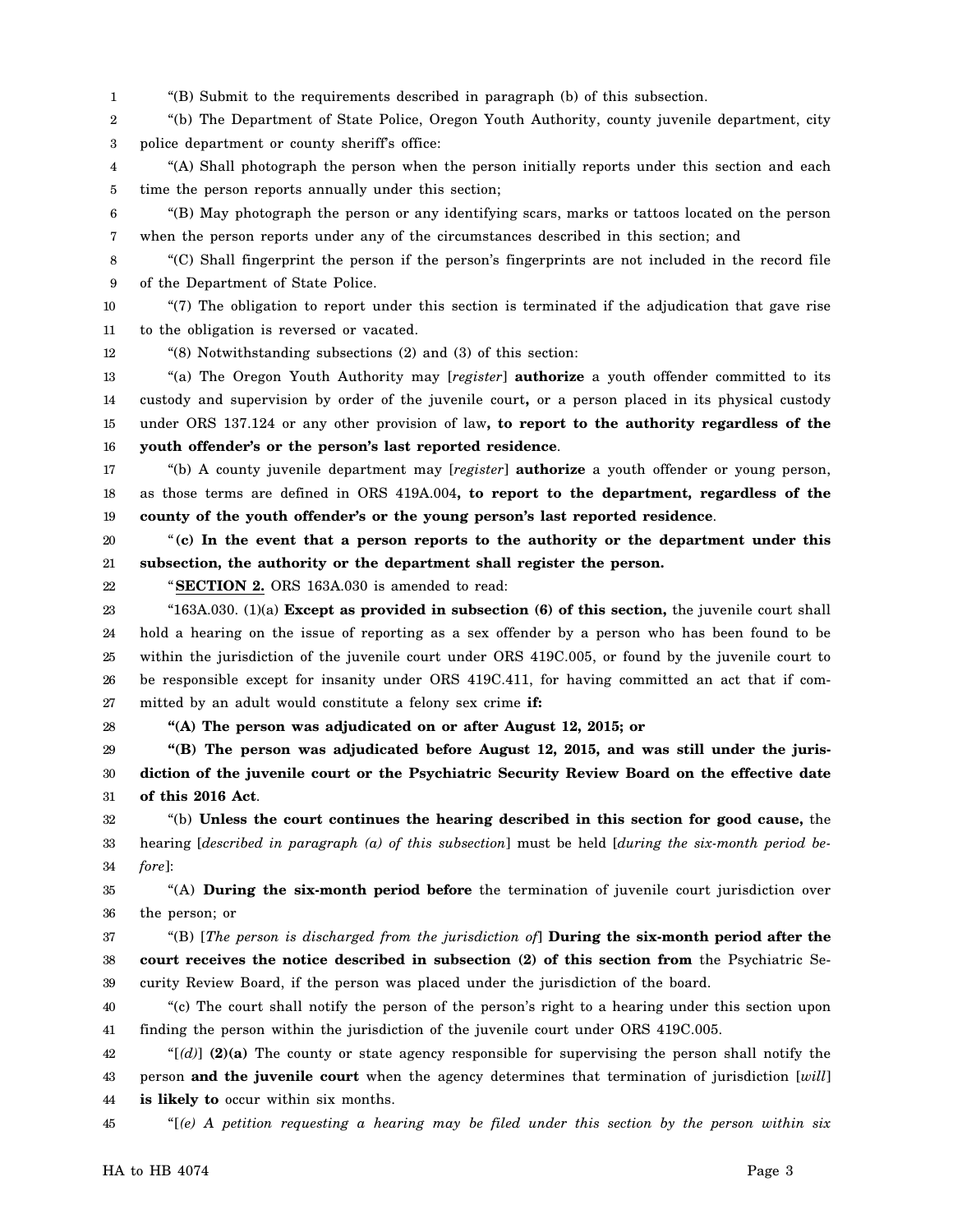1 2 *months of the termination date if the date has been set by the court, or within six months of the projected termination date provided to the person by the supervising agency.*]

3 4 5 "**(b) If the Psychiatric Security Review Board discharges a person prior to the end of the board's jurisdiction over the person, the board shall notify the juvenile court within three business days after the discharge date.**

**"(3) Upon receipt of the notice described in subsection (2) of this section, the court shall:**

**"(a) Appoint an attorney for the person as described in subsection (4) of this section;**

8 **"(b) Set an initial hearing date; and**

6 7

9 10 11 **"(c) Notify the parties and the juvenile department or the Psychiatric Security Review Board, if the department or board is supervising or has jurisdiction over the person, of the hearing at least 60 days before the hearing date.**

12 13 14 15 **"(4)(a) A person who is the subject of a hearing under this section has the right to be represented by a suitable attorney possessing skills and experience commensurate with the nature and complexity of the case, to consult with the attorney prior to the hearing and, if financially eligible, to have a suitable attorney appointed at state expense.**

16 17 **"(b) In order to comply with the right to counsel under paragraph (a) of this subsection, the court may:**

18 19 **"(A) Continue the appointment of the attorney appointed under ORS 419C.200 at the time of disposition;**

20 21 **"(B) Set a date prior to the hearing under this section in order to reappoint the attorney appointed under ORS 419C.200; or**

22 23 **"(C) Appoint or reappoint an attorney at any time in response to a request by the person who is the subject of a hearing under this section.**

24 25 "[*(2)*] **(5)(a)** The district attorney shall notify the victim prior to the hearing of the right to appear and the right to be heard under ORS 419C.273.

26 27 "**(b) If the person is under the jurisdiction of the Psychiatric Security Review Board, the board shall notify the following of the hearing:**

28

29

**"(B) The person's board defense attorney; and**

30 **"(C) The assistant attorney general representing the state at board hearings.**

**"(A) The mental health agency providing services to the person, if any;**

31 32 33 34 **"(6)(a) A person may waive the right to the hearing described in this section after consultation with the person's attorney. If the court finds that the person has knowingly waived the right to a hearing, the court shall enter an order requiring the person to report as a sex offender under ORS 163A.025.**

**"(b) If a person fails to appear at a hearing described in this section, the court may enter**

35

36 **an order requiring the person to report as a sex offender under ORS 163A.025.**

37

"[*(3)*] **(7)** At the hearing described in subsection (1) of this section:

38 39 "(a) The district attorney, the victim, the person and the juvenile [*court counselor*] **department** or a representative of the Oregon Youth Authority shall have an opportunity to be heard.

40 41 42 43 "(b) The person who is the subject of the hearing has the burden of proving by clear and convincing evidence that the person is rehabilitated and does not pose a threat to the safety of the public. If the court finds that the person has not met the burden of proof, the court shall enter an order requiring the person to report as a sex offender under ORS 163A.025.

44 45 "[*(4)*] **(8)** In determining whether the person has met the burden of proof, the juvenile court may consider but need not be limited to considering: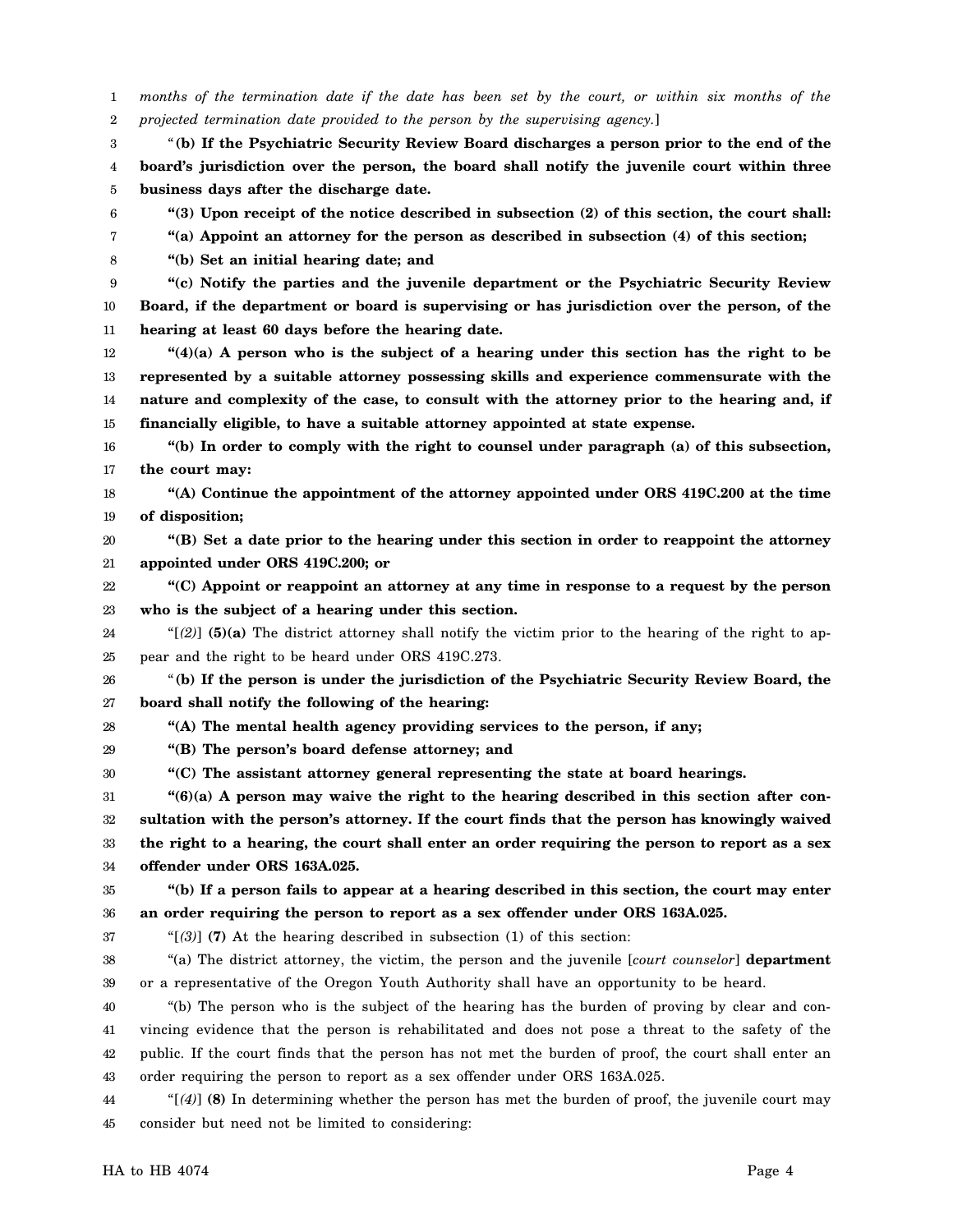1 2 3 4 5 6 7 8 9 10 11 12 13 14 15 16 17 18 19 20 21 22 23 24 25 26 27 28 29 30 31 32 33 34 35 36 37 38 39 40 41 42 43 44 "(a) The extent and impact of any physical or emotional injury to the victim; "(b) The nature of the act that subjected the person to the duty of reporting as a sex offender; "(c) Whether the person used or threatened to use force in committing the act; "(d) Whether the act was premeditated; "(e) Whether the person took advantage of a position of authority or trust in committing the act; "(f) The age of any victim at the time of the act, the age difference between any victim and the person and the number of victims; "(g) The vulnerability of the victim; "(h) Other acts committed by the person that would be crimes if committed by an adult and criminal activities engaged in by the person before and after the adjudication; "(i) Statements, documents and recommendations by or on behalf of the victim or the parents of the victim; "(j) The person's willingness to accept personal responsibility for the act and personal accountability for the consequences of the act; "(k) The person's ability and efforts to pay the victim's expenses for counseling and other trauma-related expenses or other efforts to mitigate the effects of the act; "(L) Whether the person has participated in and satisfactorily completed a sex offender treatment program or any other intervention, and if so the juvenile court may also consider: "(A) The availability, duration and extent of the treatment activities; "(B) Reports and recommendations from the providers of the treatment; "(C) The person's compliance with court, board or supervision requirements regarding treatment; and "(D) The quality and thoroughness of the treatment program; "(m) The person's academic and employment history; "(n) The person's use of drugs or alcohol before and after the adjudication; "(o) The person's history of public or private indecency; "(p) The person's compliance with and success in completing the terms of supervision; "(q) The results of psychological examinations of the person; "(r) The protection afforded the public by [*the continued existence of the*] records **of sex offender registration**; and "(s) Any other relevant factors. "[*(5)*] **(9)** In a hearing under this section, the juvenile court may receive testimony, reports and other evidence, without regard to whether the evidence is admissible under ORS 40.010 to 40.210 and 40.310 to 40.585, if the evidence is relevant evidence related to the determination and findings required under this section. As used in this subsection, 'relevant evidence' has the meaning given that term in ORS 40.150. "[*(6)(a)*] **(10)(a)** In a hearing under this section, [*the juvenile court shall review*] **the Oregon Youth Authority or the juvenile department, if either agency is supervising the person, or the Psychiatric Security Review Board, if the board has jurisdiction over the person, shall file with the juvenile court the following records and materials in the possession of the agency or board at least 45 days prior to the hearing unless good cause is shown**: "(A) Evaluations and treatment records concerning the person conducted by a clinician or program operating under the standards of practice for the evaluation and treatment of juvenile sex

45 offenders adopted by the Sex Offender Treatment Board under ORS 675.400, and recommendations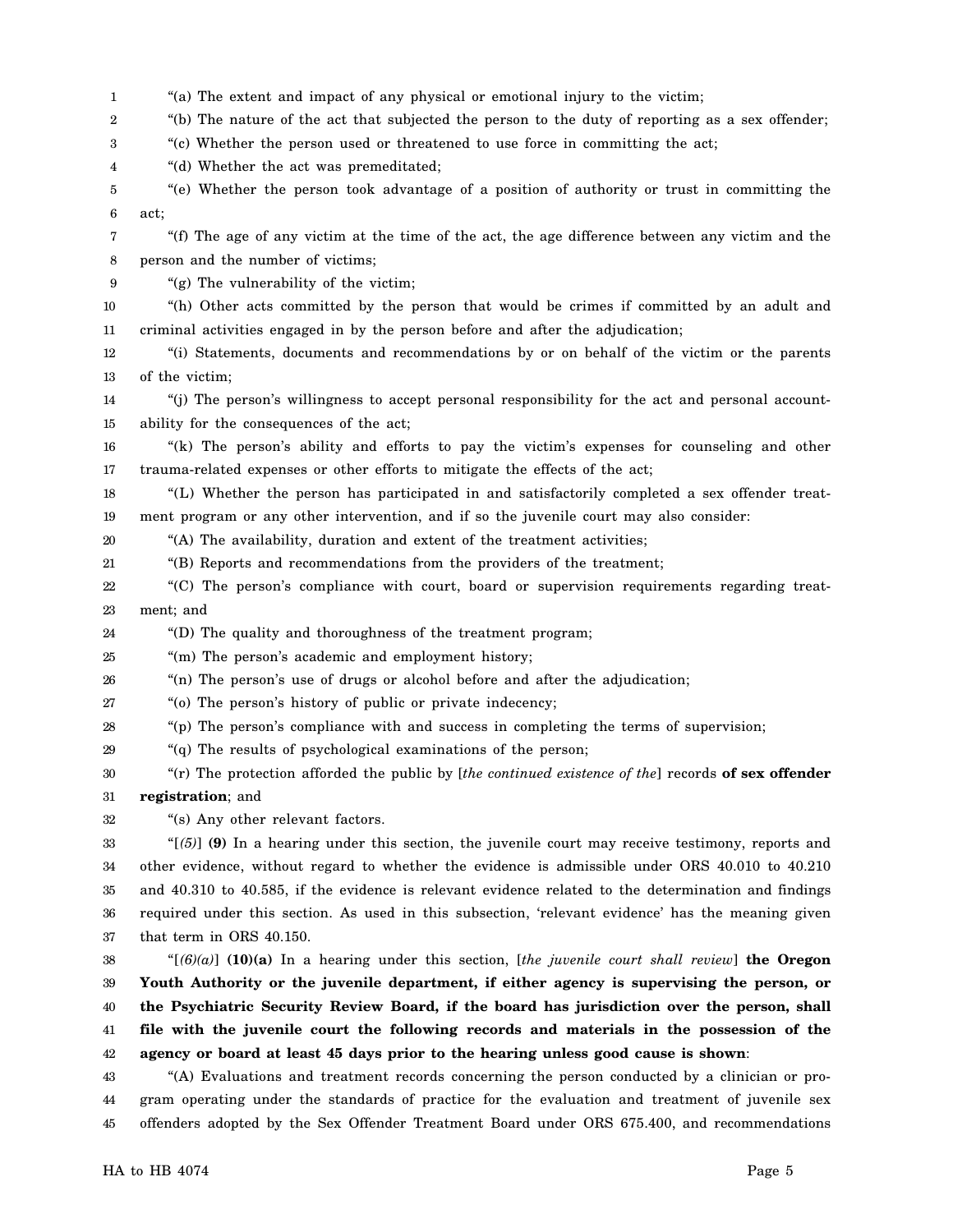1 2 contained therein regarding the need for the person to register in order to protect the public from future sex crimes; [*and*]

3 4 "(B) All examination preparation material and examination records from polygraph examinations conducted by or for the treatment provider, juvenile department or Oregon Youth Authority[*.*]**; and**

5

**"(C) The Psychiatric Security Review Board exhibit file.**

6 7 8 9 10 "(b) Any records and materials [*to be reviewed by*] **filed with** the court under this subsection shall be [*released and disclosed to the court, district attorney, person's attorney and to the Oregon Youth Authority or juvenile department that is responsible for the supervision of the person,*] **made available to the parties, in accordance with ORS 419A.255,** no less than [*15*] **30** days prior to any hearing held under this section **unless good cause is shown**.

11 12 13 14 15 "[*(7)*] **(11)** When the juvenile court enters an order described in subsection [*(3)(b)*] **(7)(b)** of this section, the court shall ensure that the person completes a form that documents the person's obligation to report under ORS 163A.025. No later than three business days after the person completes the form required by this subsection, the court shall ensure that the form is sent to the Department of State Police.

16 17 18 19 "[*(8)(a) A person who is the subject of a hearing under this section has the right to be represented by suitable legal counsel possessing skills and experience commensurate with the nature and complexity of the case, to consult with counsel prior to the hearing and, if financially eligible, to have suitable counsel appointed at state expense.*]

20 21 "[*(b) In order to comply with the right to counsel under paragraph (a) of this subsection, the court may:*]

22 23 "[*(A) Continue the appointment of the attorney appointed under ORS 419C.200 at the time of disposition;*]

24 25 "[*(B) Set a date prior to the hearing under this section in order to reappoint the attorney appointed under ORS 419C.200; or*]

26 27 "[*(C) Appoint or reappoint an attorney at any time in response to a request by the person who is the subject of a hearing under this section.*]

28 29 " $[9]$  (12) Notwithstanding ORS 419C.005 (4)(c), (d) and (e), the juvenile court retains jurisdiction over a person for purposes of this section.

30 31 32 "**(13) As used in this section, 'parties' means the person, the state as represented by the district attorney or the juvenile department, and the Oregon Youth Authority or other child care agency, if the person is temporarily committed to the authority or agency.**

33 34 35 36 37 38 39 "**SECTION 3. (1) A person found to be within the jurisdiction of the juvenile court under ORS 419C.005, or found by the juvenile court to be responsible except for insanity under ORS 419C.411, for having committed an act that, if committed by an adult, would constitute a felony sex crime, who was adjudicated before August 12, 2015, and was still under the jurisdiction of the juvenile court on August 12, 2015, and who ceased to be under the jurisdiction of the juvenile court before the effective date of this 2016 Act, is entitled to a hearing on the issue of reporting as a sex offender as described in this section.**

40 41 42 43 **"(2)(a) A county or state agency that was responsible for supervising or that had jurisdiction over a person described in subsection (1) of this section while the person was under juvenile court or Psychiatric Security Review Board jurisdiction shall, within 90 days of the effective date of this 2016 Act:**

44 45 **"(A) Send written notice of the right to a hearing to the last-known address of the person and to the person's most recent attorney of record, if available. The notice shall inform the**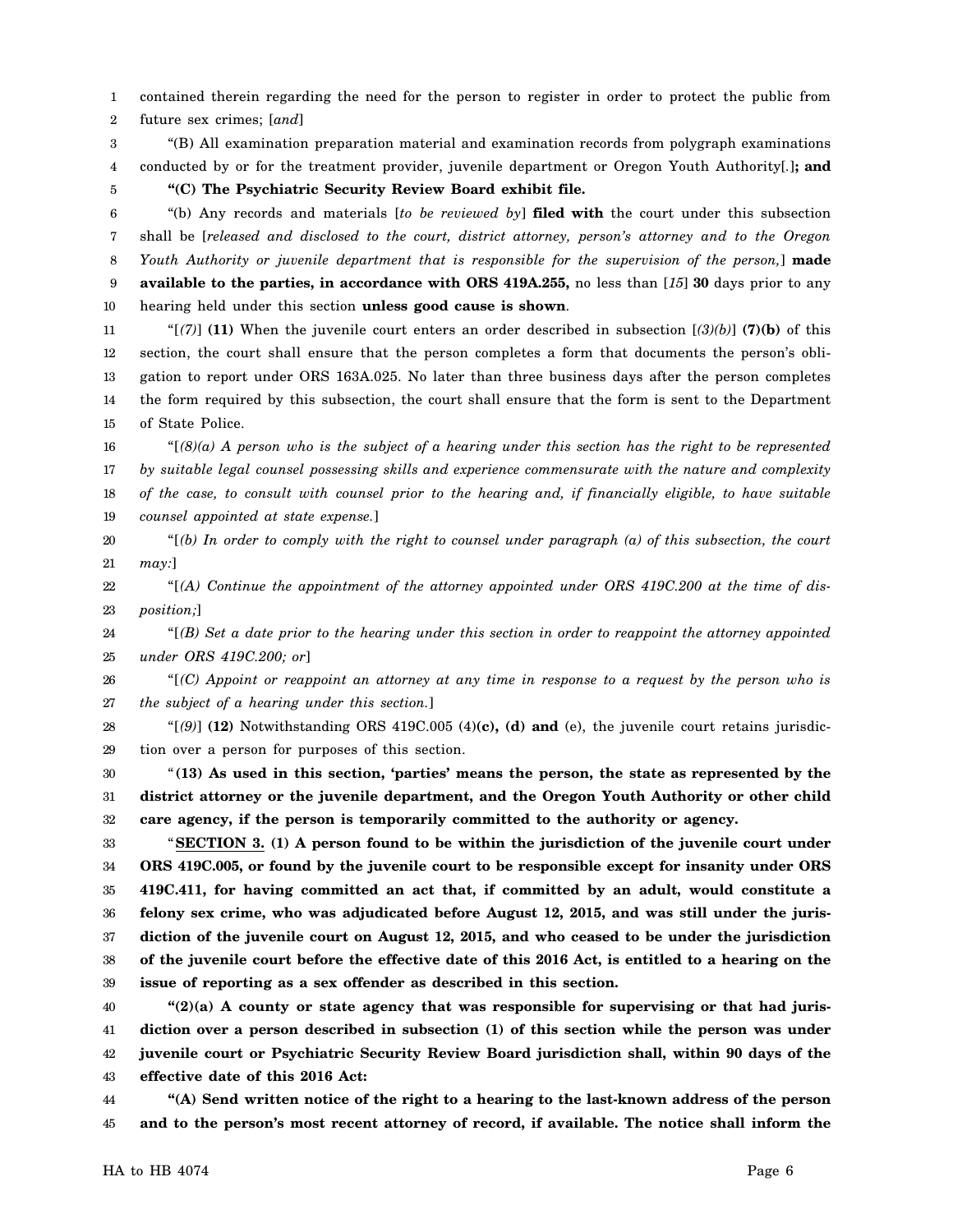1 **person that, in order to have a hearing, the person must file a written request for the**

2 **hearing with the juvenile court. The notice must also inform the person that the person shall**

3 **report as required under ORS 163A.025 beginning 120 days after the effective date of this 2016**

4 **Act.**

5

**"(B) Send written notice to the juvenile court identifying the person.**

6 7 8 **"(b) Upon receiving the notice described in paragraph (a) of this subsection, the court shall appoint an attorney for the person for the limited purpose of assisting the person to decide whether to file, and to file, a request for a hearing under this section.**

9 10 **"(3) Upon receiving a written request from a person for a hearing under this section, and after confirming the person's eligibility for the hearing, the court shall:**

11 12 **"(a) Appoint an attorney for the person in accordance with ORS 163A.030 (4);**

**"(b) Set an initial hearing date within six months after receiving the request; and**

13 14 15 **"(c) Notify the parties and the juvenile department or the Psychiatric Security Review Board, if the department or board supervised or had jurisdiction over the person, of the hearing date.**

16 17 **"(4)(a) The district attorney shall notify the victim prior to a hearing under this section of the right to appear and the right to be heard under ORS 419C.273.**

18 19 **"(b) If the person was under the jurisdiction of the Psychiatric Security Review Board, the board shall notify the following of the hearing:**

20 **"(A) The mental health agency providing services to the person, if any;**

21 **"(B) The person's board defense attorney; and**

22 **"(C) The assistant attorney general representing the state at board hearings.**

23 24 25 26 27 **"(5) A person may waive the right to the hearing described in this section after consultation with the person's attorney. If the court finds that the person has knowingly waived the right to a hearing, the court shall enter an order requiring the person to report as a sex offender as required under ORS 163A.025 and shall send a certified copy of the order to the Department of State Police.**

28

38

**"(6) At the hearing described in subsection (1) of this section:**

29 30 **"(a) The district attorney, the victim, the person and the juvenile department or a representative of the Oregon Youth Authority shall have an opportunity to be heard.**

31 32 33 34 35 **"(b) The person who is the subject of the hearing has the burden of proving by clear and convincing evidence that the person is rehabilitated and does not pose a threat to the safety of the public. If the court finds that the person has not met the burden of proof, the court shall enter an order requiring the person to report as a sex offender as required under ORS 163A.025.**

36 37 **"(7) In determining whether the person has met the burden of proof, the juvenile court may consider but need not be limited to considering:**

**"(a) The extent and impact of any physical or emotional injury to the victim;**

39 40 **"(b) The nature of the act that subjected the person to the duty of reporting as a sex offender;**

41 **"(c) Whether the person used or threatened to use force in committing the act;**

42 **"(d) Whether the act was premeditated;**

43 44 **"(e) Whether the person took advantage of a position of authority or trust in committing the act;**

45 **"(f) The age of any victim at the time of the act, the age difference between any victim**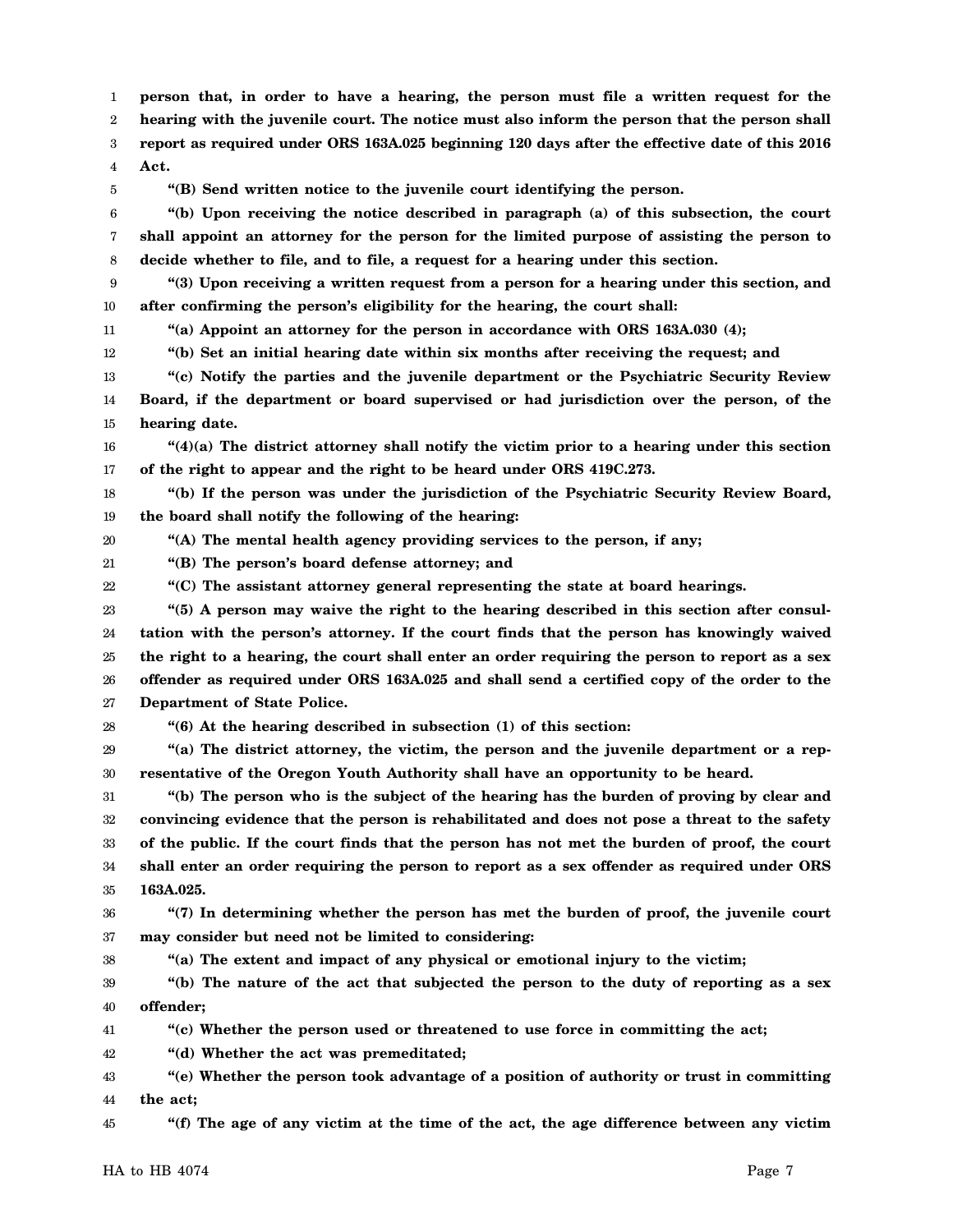1 2 3 4 5 6 7 8 9 10 11 12 13 14 15 16 17 18 19 20 21 22 23 24 25 26 27 28 29 30 31 32 33 34 35 36 37 38 39 40 41 42 43 44 45 **and the person, and the number of victims; "(g) The vulnerability of the victim; "(h) Other acts committed by the person that would be crimes if committed by an adult and criminal activities engaged in by the person before and after the adjudication; "(i) Statements, documents and recommendations by or on behalf of the victim or the parents of the victim; "(j) The person's willingness to accept personal responsibility for the act and personal accountability for the consequences of the act; "(k) The person's ability and efforts to pay the victim's expenses for counseling and other trauma-related expenses or other efforts to mitigate the effects of the act; "(L) Whether the person has participated in and satisfactorily completed a sex offender treatment program or any other intervention and, if so, the juvenile court may also consider: "(A) The availability, duration and extent of the treatment activities; "(B) Reports and recommendations from the providers of the treatment; "(C) The person's compliance with court, board or supervision requirements regarding treatment; and "(D) The quality and thoroughness of the treatment program; "(m) The person's academic and employment history; "(n) The person's use of drugs or alcohol before and after the adjudication; "(o) The person's history of public or private indecency; "(p) The person's compliance with and success in completing the terms of supervision; "(q) The results of psychological examinations of the person; "(r) The protection afforded the public by records of sex offender registration; and "(s) Any other relevant factors. "(8) In a hearing under this section, the juvenile court may receive testimony, reports and other evidence, without regard to whether the evidence is admissible under ORS 40.010 to 40.210 and 40.310 to 40.585, if the evidence is relevant evidence, as defined in ORS 40.150, related to the determination and findings required under this section. "(9)(a) In a hearing under this section, the Oregon Youth Authority or the juvenile department, if either agency supervised the person, or the Psychiatric Security Review Board, if the board had jurisdiction over the person, shall file with the juvenile court the following records and materials in the possession of the agency or board at least 45 days prior to the hearing unless good cause is shown: "(A) Evaluations and treatment records concerning the person conducted or maintained by a clinician or program operating under the standards of practice for the evaluation and treatment of juvenile sex offenders adopted by the Sex Offender Treatment Board under ORS 675.400, and recommendations contained in the evaluations and treatment records regarding the need for the person to register in order to protect the public from future sex crimes; "(B) All examination preparation material and examination records from polygraph examinations conducted by or for the treatment provider, juvenile department or Oregon Youth Authority; and "(C) The Psychiatric Security Review Board exhibit file. "(b) Any records and materials filed with the court under this subsection shall be made available to the parties in accordance with ORS 419A.255 no less than 30 days prior to any hearing held under this section unless good cause is shown.**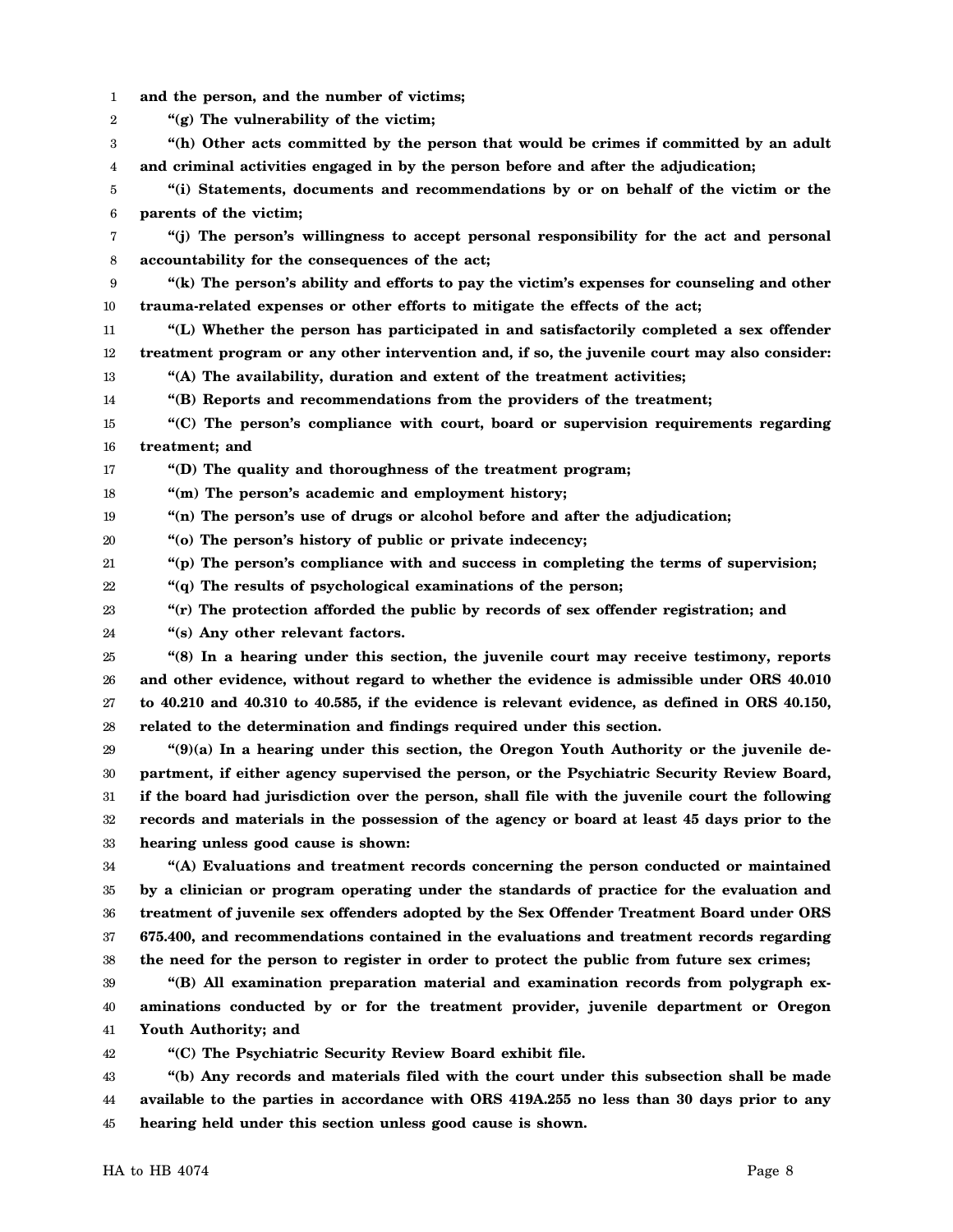1 2 3 4 5 **"(10) When the juvenile court enters an order described in subsection (5) or (6)(b) of this section, the court shall ensure that the person completes a form that documents the person's obligation to report under ORS 163A.025. No later than three business days after the person completes the form required by this subsection, the court shall ensure that the form is sent to the Department of State Police.**

6 7 **"(11) Notwithstanding ORS 419C.005 (4)(c), (d) and (e), the juvenile court retains jurisdiction over a person for purposes of this section.**

8 9 10 11 **"(12) If the court finds that the person has met the burden of proof as described in subsection (6)(b) of this section, the court shall enter an order that the person is not required to report as a sex offender and shall send a certified copy of the order to the Department of State Police.**

12 13 **"(13) If the court has not received a written request for a hearing prior to July 1, 2018, the person may not request a hearing under this section.**

14 15 16 **"(14) As used in this section, 'parties' means the person, the state as represented by the district attorney or the juvenile department, and the Oregon Youth Authority or other child care agency, if the person was committed to the authority or agency.**

17

21

"**SECTION 4.** ORS 163A.010 is amended to read:

18 19 20 "163A.010. (1) The agency to which a person reports under subsection (3) of this section shall complete a sex offender registration form concerning the person when the person reports under subsection (3) of this section.

"(2) Subsection (3) of this section applies to a person who:

22 23 24 "(a) Is discharged, paroled or released on any form of supervised or conditional release from a jail, prison or other correctional facility or detention facility in this state at which the person was confined as a result of:

25 26 "(A) Conviction of a sex crime or a crime for which the person would have to register as a sex offender under federal law; or

27 "(B) Having been found guilty except for insanity of a sex crime;

28 29 "(b) Is paroled to this state under ORS 144.610 after being convicted in another United States court of a crime:

30 "(A) That would constitute a sex crime if committed in this state; or

31 32 33 "(B) For which the person would have to register as a sex offender in that court's jurisdiction, or as required under federal law, regardless of whether the crime would constitute a sex crime in this state; or

34 35 "(c) Is discharged by the court under ORS 161.329 after having been found guilty except for insanity of a sex crime.

36 37 38 "(3)(a) A person described in subsection (2) of this section shall report, in person, to the Department of State Police, a city police department or a county sheriff's office, in the county to which the person was discharged, paroled or released or in which the person was otherwise placed:

39 40 "(A) Within 10 days following discharge, release on parole, post-prison supervision or other supervised or conditional release;

41 "(B) Within 10 days of a change of residence;

42 43 "(C) Once each year within 10 days of the person's birth date, regardless of whether the person changed residence;

44 45 "(D) Within 10 days of the first day the person works at, carries on a vocation at or attends an institution of higher education; and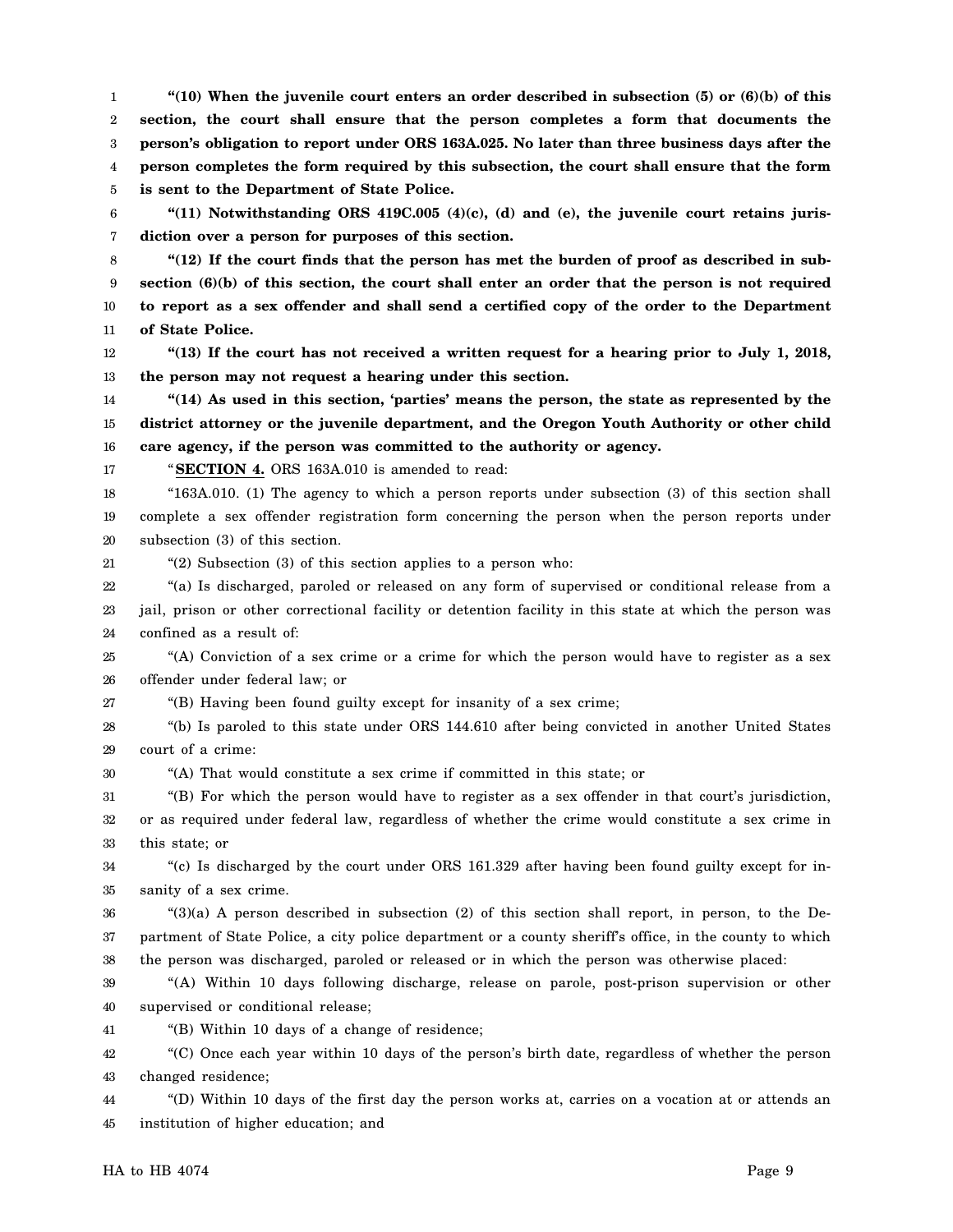1 2 "(E) Within 10 days of a change in work, vocation or attendance status at an institution of higher education.

3 4 5 6 7 "(b) If a person required to report under this subsection has complied with the initial reporting requirement under paragraph  $(a)(A)$  of this subsection, the person shall subsequently report, in person, in the circumstances specified in paragraph (a) of this subsection, as applicable, to the Department of State Police, a city police department or a county sheriff's office, in the county of the person's last reported residence.

8 9 10 11 12 "(c) Notwithstanding paragraphs (a) and (b) of this subsection, during the period of supervision or custody authorized by law, the Oregon Youth Authority may [*register*] **authorize** a youth offender committed to its supervision and custody by order of the juvenile court or a person placed in its physical custody under ORS 137.124 or any other provision of law **to report to the authority regardless of the youth offender's or the person's last reported residence**.

13 14 "**(d) In the event that a person reports to the authority under this subsection, the authority shall register the person.**

15 16 " $[(d)]$  (e) The obligation to report under this subsection terminates if the conviction or adjudication that gave rise to the obligation is reversed or vacated or if the registrant is pardoned.

17 "(4) As part of the registration and reporting requirements of this section:

18 "(a) The person required to report shall:

19 20 "(A) Provide the information necessary to complete the sex offender registration form and sign the form as required; and

21 "(B) Submit to the requirements described in paragraph (b) of this subsection.

22 23 "(b) The Department of State Police, Oregon Youth Authority, city police department or county sheriff's office:

24 25 "(A) Shall photograph the person when the person initially reports under this section and each time the person reports annually under this section;

26 27 "(B) May photograph the person or any identifying scars, marks or tattoos located on the person when the person reports under any of the circumstances described in this section; and

28 29 "(C) Shall fingerprint the person if the person's fingerprints are not included in the record file of the Department of State Police.".

- 30 On page 10, delete lines 1 through 15.
- 31 In line 17, delete "or" and insert a comma.
- 32 In line 18, delete " $(1)(b)$ " and insert " $(b)$  or  $(c)$ ".

33 On page 12, line 30, delete " $(1)(c)$ " and insert " $(1)(d)$ ".

34 On page 17, lines 27 and 28, delete the boldfaced material.

35 On page 18, after line 21, insert:

36 37 38 39 40 41 "(16) Subject to subsection (11) of this section, the office of public defense services shall be permitted access to juvenile court records for the purposes of performing the office's duties as set forth in ORS 151.219 to audit or investigate attorney appointment or representation of a party in a juvenile court proceeding in order to ensure adequate representation of parties in juvenile court proceedings consistent with the child welfare state plan related to Title IV-E of the Social Security Act.

42 43 44 45 "(17) Subject to subsection (11) of this section, the Oregon State Bar shall be permitted access to juvenile court records maintained in the record of the case for the purpose of performing the bar's duties as set forth in ORS 9.005 to 9.757 to investigate attorney representation of a party in a juvenile court proceeding and in order to ensure adequate representation of parties in juvenile